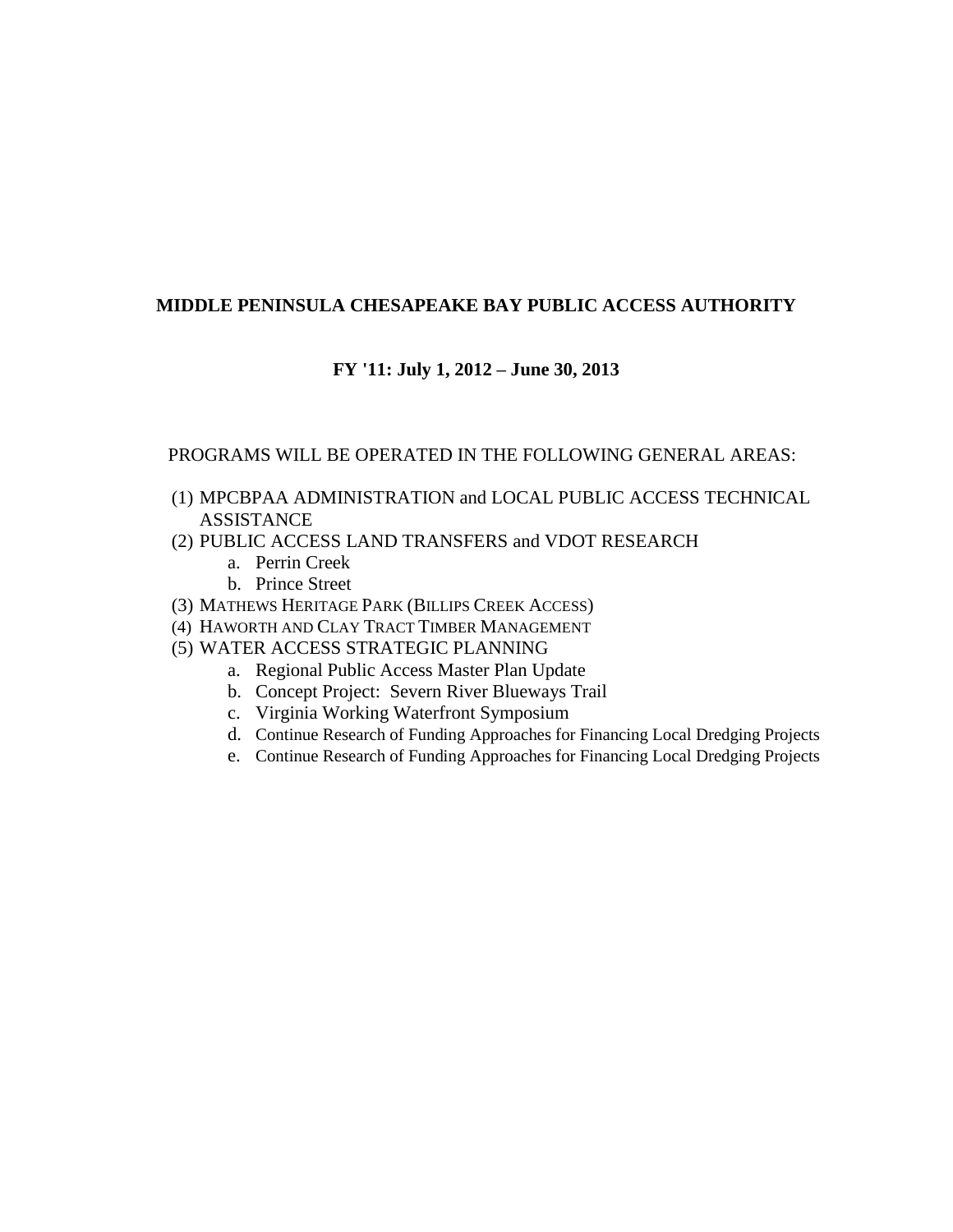|  |  | 1) Program: General PAA Administration and Local Technical Assistance | \$3,300 |  |
|--|--|-----------------------------------------------------------------------|---------|--|
|  |  |                                                                       |         |  |

Description: This program allows the Overall Program to function by supporting the individual projects and operation of the Authority, as well as by responding to daily requests for assistance from local government staff. In order to properly manage the workload, requests should be channeled through Authority members to PAA lead staff.

Activities: Personnel administration; financial management; administrative grant reporting; and other general Authority functions. Consultation on public access related issues; review of local public access projects; GIS and other public access technical assistance provision as necessary.

| a. Liability Insurance FY12                                   |                                       | (\$1,300 PAA General Fund)            |  |
|---------------------------------------------------------------|---------------------------------------|---------------------------------------|--|
|                                                               | b. Direct project expense             |                                       |  |
| $\mathbf{i}$ .                                                | Site Maintenance                      | (\$1,000 PAA General Fund)            |  |
|                                                               | ii. Professional Development          | (\$1,000 PAA General Fund)            |  |
|                                                               | iii. Direct PAA staff time            | (Up to \$19,800 for Staff support for |  |
| implementation of the PAA annual work plan from the MPPDC-DEQ |                                       |                                       |  |
|                                                               | Coastal Technical Assistance Program) |                                       |  |

Responsibility: MPPDC Executive Director, Regional Planner Support: PAA General fund and MPPDC-DEQ Coastal Zone Management Program

### **2) Program: Public Access Land Transfer/Perrin River Commercial Seafood Harbor Master Plan \_\_\_\_\_\_\_\_\$0**

Description: This program will continue to explore the planning needs to designate Perrin River, in Gloucester County, as a commercial seafood port. Specifically this activity will finish site analysis and plan development including existing harbor conditions. Additionally, the Perrin River Virginia Department of Transportation (VDOT) wharf transfer should be completed. The wharf provides ideal infrastructure for commercial vessel moorage. Finally, this program continues to assist the Town of Tappahannock with the transfer of a portion of Prince Street from VDOT to the Town of Tappahannock.

Activities: 1. Finalize the Perrin River Seafood Harbor Plan

- a. Virginia Institute of Marine Science (\$5,800)
- 2. VDOT Road Ending Research/Transfer (RTP \$10,000) a. Finalize the transfer of Perrin Creek wharf from VDOT to the PAA (MPPDC-DEQ Coastal Zone Management Program) b. Finalize Prince Street Transfer c. Ongoing research as requested

Responsibility: MPPDC Executive Director , Regional Planner, PAA Legal Assistance Support: Virginia Institute of Marine Sciences Marine Advisory Services, DEQ and RTP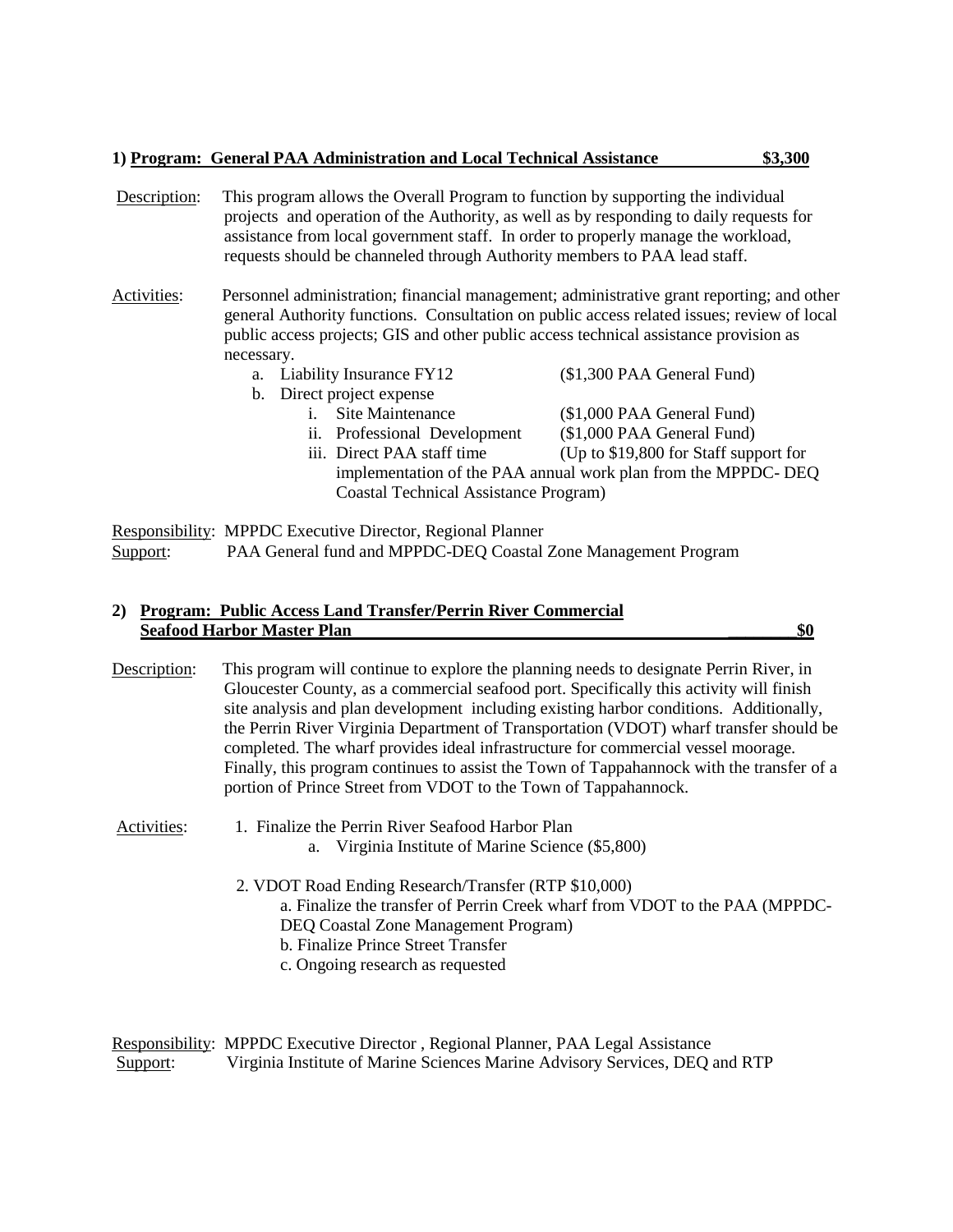# **3. Program: Mathews Heritage Park (Billips Creek Access) \_\_ \_\_\_\$1,000**

Description: This program will work towards the development of a Mathews Heritage Park (Billips Creek) Management Plan. The Plan will clarify issues and concerns of citizens, and gains consensus on a vision, goals, uses, and management approach for the site. Public access options for the site will be developed based on environmental constraints, legal requirements, and community needs and develop concept plan that depicts desired uses. Plan will include a management strategy that identifies implementation steps, funding options, and management roles to ensure long-term sustainable use of the property that allows for public access while respecting private property.

## Activities:

- a. Mathews Heritage Park (Billips Creek) Management Plan
	- i. National Parks Service (\$12,000)
	- ii. MPPDC-DEQ Coastal Zone Management Program (staff support)
- b. Legal Council- Right of Way Issues (\$1,000 PAA general Fund)

Responsibility: Regional Planner, PAA Legal Assistance Support: National Parks Service, PAA General Fund, Coastal TA

### **4. Program: Haworth and Clay Tract Timber Management\_\_\_\_\_\_\_\_\_\_\_\_\_\_\_\_\_\_\_\_\_\_\$0**

*Description:* This program will work maximizing the natural resources on PAA public land for habitat and recreational improvements.

### Activities:

- a. Harvest trees on Haworth and Clay tract in coordination with the PAA adopted Habitat Management Plan
	- i. Hire timber crews, harvest, replant (Harvest expenses are part of timber contract- anticipated revenue to be received \$15,000- \$20,000. Harvest revenue will go to PAA general fund to offset legal costs associated with Hayworth ROW legal expenses)

Responsibility: Regional Planner

Support: Self Sustaining- Revenue from tree harvest and Coastal TA staff support.

### **5. Program: Water Access Strategic Planning and Access Infrastructure Management \$ 500**

Description: Those activities, which promote and support efforts to study and plan for local and regional water access needs including: access studies; infrastructure planning and development; project coordination assistance to the Authority and local governments in public access grant funding programs; Working Waterfront Preservation; as well as project administration and coordination of public access infrastructure improvement projects.